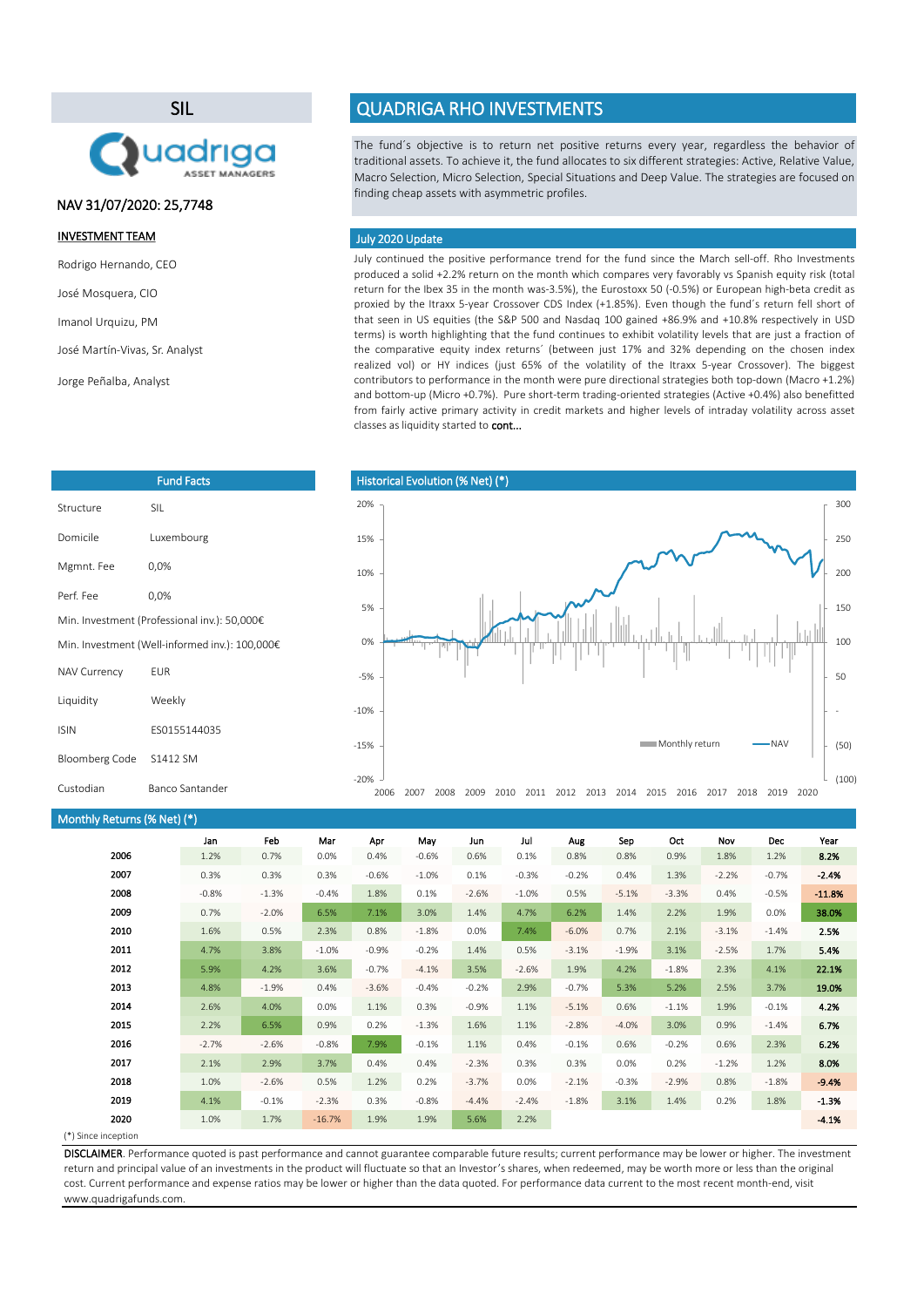# Comparative Risk / Return

|                 |          | <b>RETURNS (CAGR)</b> |                 | <b>VOLATILITY</b> |         |                 |  |  |
|-----------------|----------|-----------------------|-----------------|-------------------|---------|-----------------|--|--|
|                 | 5 years  | 3 years               | Since inception | 5 years           | 3 years | Since inception |  |  |
| Rho Investments | $-1.82%$ | $-5.82%$              | 5.35%           | 11.16%            | 12.48%  | 9.82%           |  |  |
| Stoxx 600       | $-0.66%$ | 0.50%                 | 1.47%           | 14.22%            | 14.99%  | 14.68%          |  |  |
| Ibex            | $-6.25%$ | $-10.32%$             | $-2.49%$        | 17.98%            | 17.48%  | 19.63%          |  |  |
|                 |          |                       |                 |                   |         |                 |  |  |

| Returns (% Net)      |          |
|----------------------|----------|
| 2020                 | $-4.08%$ |
| $CAGR*$              | 5.35%    |
| <b>July 2020</b>     | 2.22%    |
| <b>Risk / Return</b> |          |
| Volatility*          | 8.72%    |
| Sharpe Ratio*        | 0.61     |
| Sortino Ratio        | 0.70     |
| Parametric VaR 1-d   | 3.29%    |
|                      |          |



### Top Five Positions

| Rabobank 6.5 PFRP Bond    | 18.09% |
|---------------------------|--------|
| Queka PE                  | 842%   |
| Unicredit 3 875% AT1 Bond | 489%   |
| Santander 4.75% PFRP Bond | 432%   |
| Bankinter 6.75% PFRP Bond | 3.98%  |

| % Exposure |         |
|------------|---------|
|            |         |
| Gross      | 124.41% |
| Net        | 97.07%  |

# Risk Concentration and Distribution Metrics



# % of Gross Exposure per Strategy

| Active             | 23.22%   |
|--------------------|----------|
| Relative value     | $0.00\%$ |
| Macro              | 2.44%    |
| Micro              | 36.44%   |
| Special Situations | 15.49%   |
| Deep Value         | 8.37%    |
| Hedges             | 6.03%    |
| Liquidity          | 8.01%    |





(\*) Since inception

DISCLAIMER. Performance quoted is past performance and cannot guarantee comparable future results; current performance may be lower or higher. The investment return and principal value of an investments in the product will fluctuate so that an Investor's shares, when redeemed, may be worth more or less than the original cost. Current performance and expense ratios may be lower or higher than the data quoted. For performance data current to the most recent month-end, visit www.quadrigafunds.com.

0.0% 0.4% 0.8% 1.2% 1.6% 2.0% 2.4% 2.8% 3.2% 3.6% 4.0% 4.4% 4.8% 5.2% 5.6%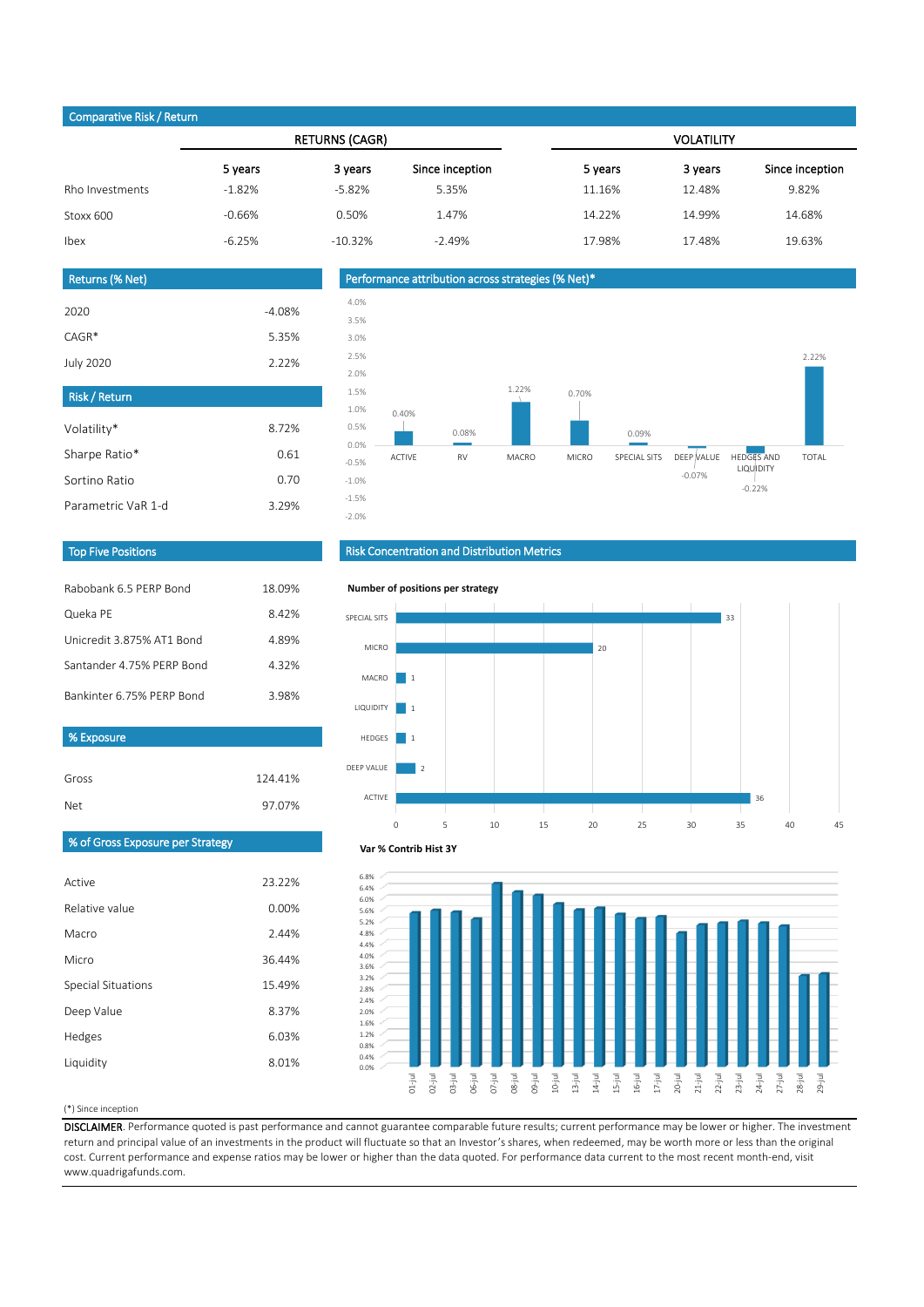#### Risk Concentration and Distribution Metrics (2)





#### July 2020 Update (cont...)

deteriorate going into the summer holidays. Disappointingly, event-driven situations saw yet again a month devoid of catalysts, which resulted in a relatively flat performance in the Special Situations bucket (just +0.1%) despite the positive market backdrop. However, our expectation continues to be one of an uptick in catalysts for our event-driven and distressed exposure after the summer, which has been already validated in August by the tender launched for our DIA S.A. bond holdings, the compelling restructuring proposal for the position we acquired in OHL bonds earlier in the year or the Abengoa agreement for a new restructuring which imbues our exposure to senior old money bonds of great optionality given the terms granted by the company for their conversion into "newco" shares. From a strategic point of view we have started to implement a substantial shift in the portfolio, given the substantial rally in risky assets and current valuations which leave little margin for error. As risk premia has compressed across the board we have commenced to accelerate the de-risking pace envisaged for our portfolio throughout the summer that we had anticipated in previous strategic updates. Specifically we have trimmed most of our bullish option-driven macro exposures (December Dax calls in particular, where the delta-adjusted exposure had moved from the original 5% of NAV at inception to over 26% at time of termination) and to a lesser extent some of our European credit exposures (exception made of high-quality AT1s and corporate restructuring situations, where we generally still see significant relative value). The focus going into Q4 will be to fully rely on highly idiosyncratic credit and (to a lesser extent) equity exposures, as well as in relative value positioning. As a result we will start to substantially prioritize capital allocations towards long-short trades and increase the percentage of cash in the portfolio and the average liquidity of our holdings in order to take advantage of further potential opportunities in distressed credit, where we see a quickly growing opportunity set heading into 2021. Additionally, at current lower levels of implied volatility, we are actively looking for asymmetric opportunities across different asset classes´ term-structures to express bearish market views as we grow increasingly concerned about the disconnect by current valuations and economic fundamentals. Given our renewed focus on risk reduction net market exposure has decreased significantly month on month (from 136% at the end of June to 97% at the end of July) and we envisage the current pace of reduction to accelerate over the next two months. Gross leverage has also substantially decreased month on month (from 177% at the end of June to 124% at the end of July), although we envisage gross exposure to remain at current or higher levels until year-end as the fund intends to increase its allocation to relative value for return generation. From the point of view of statistical risk utilization, measured as 1-day 99.5% confidence parametric VaR, we also observe a substantial risk reduction in the portfolio which came down from 5.6% at the end of June to 3.3% at the end of July even though from the point of view of average risk utilization throughout the month risk actually went up from 5% to 5.25% (which is explained by the fact that most of the portfolio de-risking took place in the last week of July, whilst overall risk usage did actually briefly increase at the beginning of the month).

DISCLAIMER. Performance quoted is past performance and cannot guarantee comparable future results; current performance may be lower or higher. The investment return and principal value of an investments in the product will fluctuate so that an Investor's shares, when redeemed, may be worth more or less than the original cost. Current performance and expense ratios may be lower or higher than the data quoted. For performance data current to the most recent month-end, visit www.quadrigafunds.com.